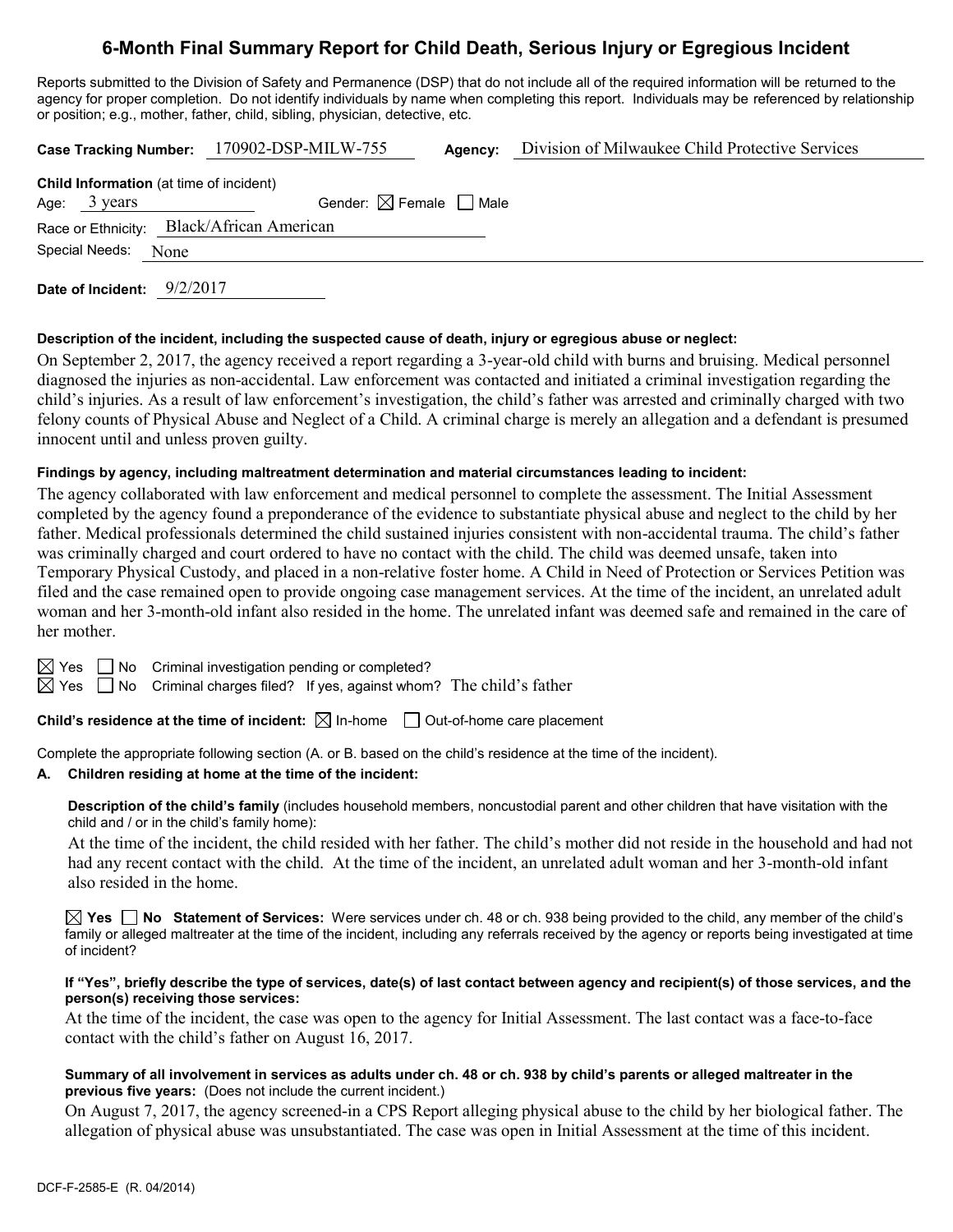On November 17, 2016, the agency screened-in a CPS Report alleging neglect to the child by her biological father. An Initial Assessment was completed by the agency and the allegation of neglect was unsubstantiated. The case was closed upon completion of the Initial Assessment.

#### **Summary of actions taken by the agency under ch. 48, including any investigation of a report or referrals to services involving the child, any member of the child's family living in this household and the child's parents and alleged maltreater.** (Does not include the current incident.)

(Note: Screened out reports listed in this section may include only the date of the report, screening decision, and if a referral to services occurred at Access. Reports that do not constitute a reasonable suspicion of maltreatment or a reason to believe that the child is threatened with harm are not required to be screened in for an Initial Assessment, and no further action is required by the agency.)

On August 7, 2017, the agency screened-in a CPS Report alleging physical abuse to the child by her biological father. The allegation of physical abuse was unsubstantiated. The case was open in Initial Assessment at the time of this incident.

On November 17, 2016, the agency screened-in a CPS Report alleging neglect to the child by her biological father. An Initial Assessment was completed by the agency and the allegation of neglect was unsubstantiated. The case was closed upon completion of the Initial Assessment.

### **Summary of any investigation involving the child, any member of the child's family and alleged maltreater conducted under ch. 48 and any services provided to the child and child's family since the date of the incident:**

The agency collaborated with law enforcement and medical personnel to complete the assessment. The Initial Assessment completed by the agency found a preponderance of the evidence to substantiate physical abuse and neglect to the child by her father. Medical professionals determined the child sustained injuries consistent with non-accidental trauma. The child's father was criminally charged and court ordered to have no contact with the child. The child was deemed unsafe, taken into Temporary Physical Custody, and placed in a non-relative foster home. A Child in Need of Protection or Services Petition was filed and the case remained open to provide ongoing case management services. At the time of the incident, an unrelated adult woman and her 3-month-old infant also resided in the home. The unrelated infant was deemed safe and remained in the care of her mother.

### **B. Children residing in out-of-home care (OHC) placement at time of incident:**

### **Description of the OHC placement and basis for decision to place child there:** N/A

# **Description of all other persons residing in the OHC placement home:**

 $N/A$ 

**Licensing history:** Including type of license, duration of license, summary of any violations by licensee or an employee of licensee or other actions that constitute a substantial failure to protect and promote the welfare of the child. N/A

### **Summary of any actions taken by agency in response to the incident:** (Check all that apply.)

| $\boxtimes$ | Screening of Access report                           | Attempted or successful reunification             |
|-------------|------------------------------------------------------|---------------------------------------------------|
|             | Protective plan implemented                          | Referral to services                              |
| $\boxtimes$ | Initial assessment conducted                         | Transportation assistance                         |
|             | Safety plan implemented                              | Collaboration with law enforcement                |
| $\boxtimes$ | Temporary physical custody of child                  | Collaboration with medical professionals          |
| $\boxtimes$ | Petitioned for court order / CHIPS (child in need of | Supervised visitation                             |
|             | protection or services)                              | Case remains open for services                    |
| $\boxtimes$ | Placement into foster home                           | Case closed by agency                             |
|             | <b>Placement with relatives</b>                      | Initiated efforts to address or enhance community |
| $\boxtimes$ | Ongoing Services case management                     | collaboration on CA/N cases                       |
|             |                                                      | Other (describe):                                 |

# **FOR DSP COMPLETION IF RECORD OR ON-SITE REVIEW WAS UNDERTAKEN:**

### **Summary of policy or practice changes to address issues identified based on the record or on-site review of the incident:** Under the Child Welfare Disclosure Act (Section 48.981(7)(cr), Stats.), the Department of Children and Families' (DCF) Division of Safety and Permanence (DSP) completes an initial review of the agency's practice for each case reported under the Act. A further practice review has been completed for case 170902-DSP-MILW-755. As a result of this review process, the DSP determined the agency had implemented efforts to improve consultation procedures with CPS supervisors and medical